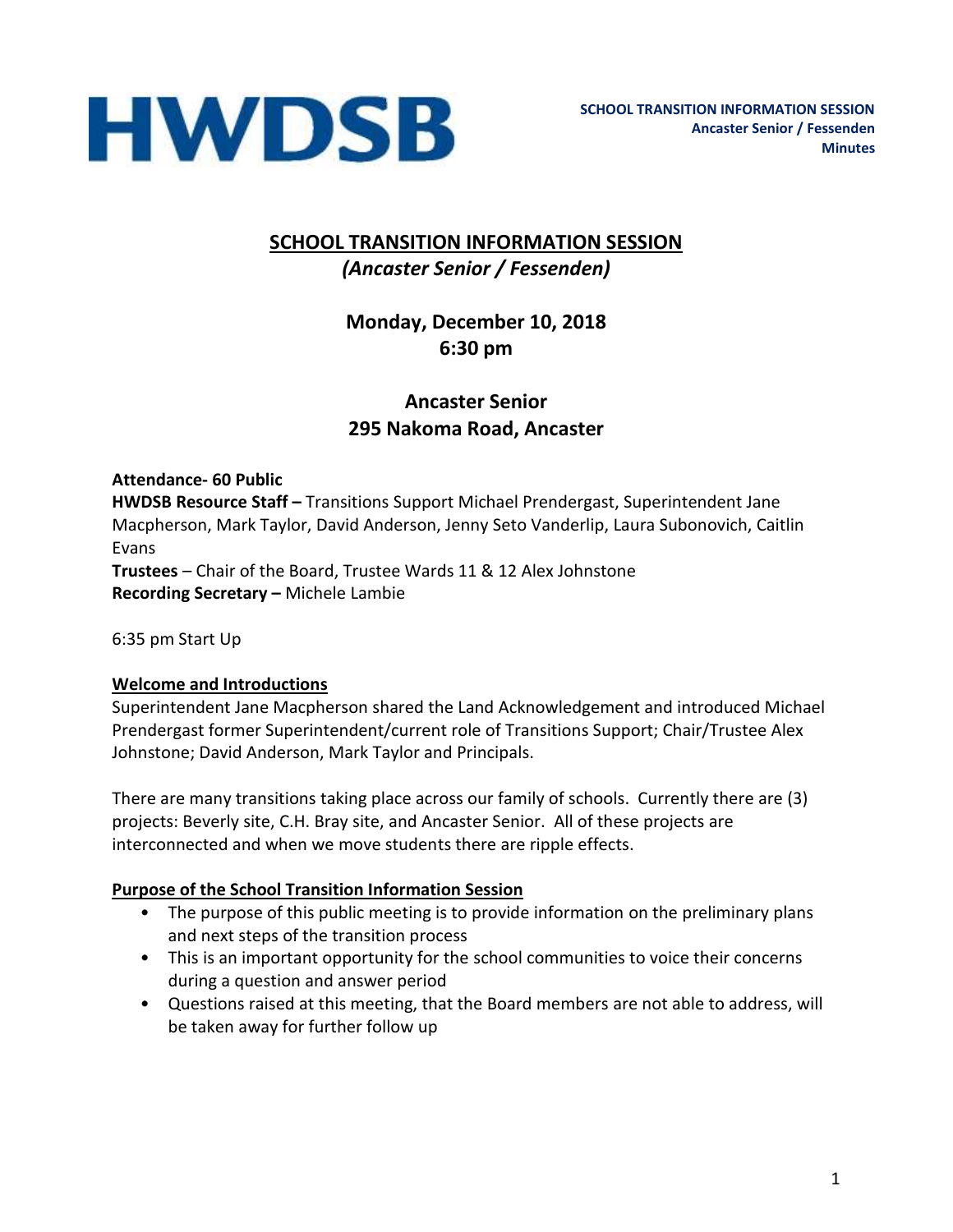#### **Board Decision**

- As part of the Ancaster Accommodation Review, the Board of Trustees approved the closure of Fessenden, Queen's Rangers, pending Ministry of Education funding for (2) new JK-8 elementary schools on the CH Bray and Rousseau sites, as well as an addition at Ancaster Senior
- In March of this year, our Board received Ministry of Education funding for a \$3,702,489 addition to Ancaster Senior
- As part of the transition plan, Ancaster Senior and Fessenden will close at the end of June 2019
- The addition at Ancaster Senior will create a JK-8 school, and this school will be named in accordance with the HWDSB Naming Policy

# **Transitions**

- While all of the Ancaster transitions are taking place, both buildings will be used and the school will preside over (2) campuses (Fessenden and Ancaster Senior)
- **Fessenden campus** will become dual track for Grades 1-5
- **Ancaster Senior campus** will be FDK, and Grades 6-8
- *Ancaster Senior addition* will include (4) FDK rooms and (3) classrooms
- Renovations to align with Ministry standards: Art, Science, Music and Learning Commons rooms

# **Slide Presentation**

- Michael Prendergast presented slides that reviewed: School Renewal process; Map of the Ancaster/Copetown Transitions; Projected enrollments; Transitions; Construction/facility highlights
- Maps included in the presentation display the new school boundaries and the coordination of school closure and consolidation planned for Ancaster over the months/years ahead

# **School Renewal**

- Process: Ministry funding design, receive regulatory approvals and permits, tendered within budget (Time period: can take up to 18 months)
- Construction (Time period: 12-16 months)
- Ministry does not always approve all proposals
- In most cases, building a new school requires moving students to another location, short term solutions are needed
- Board is always looking for ways to minimize transitions for students and acknowledges short term relocations are necessary and will work with their communities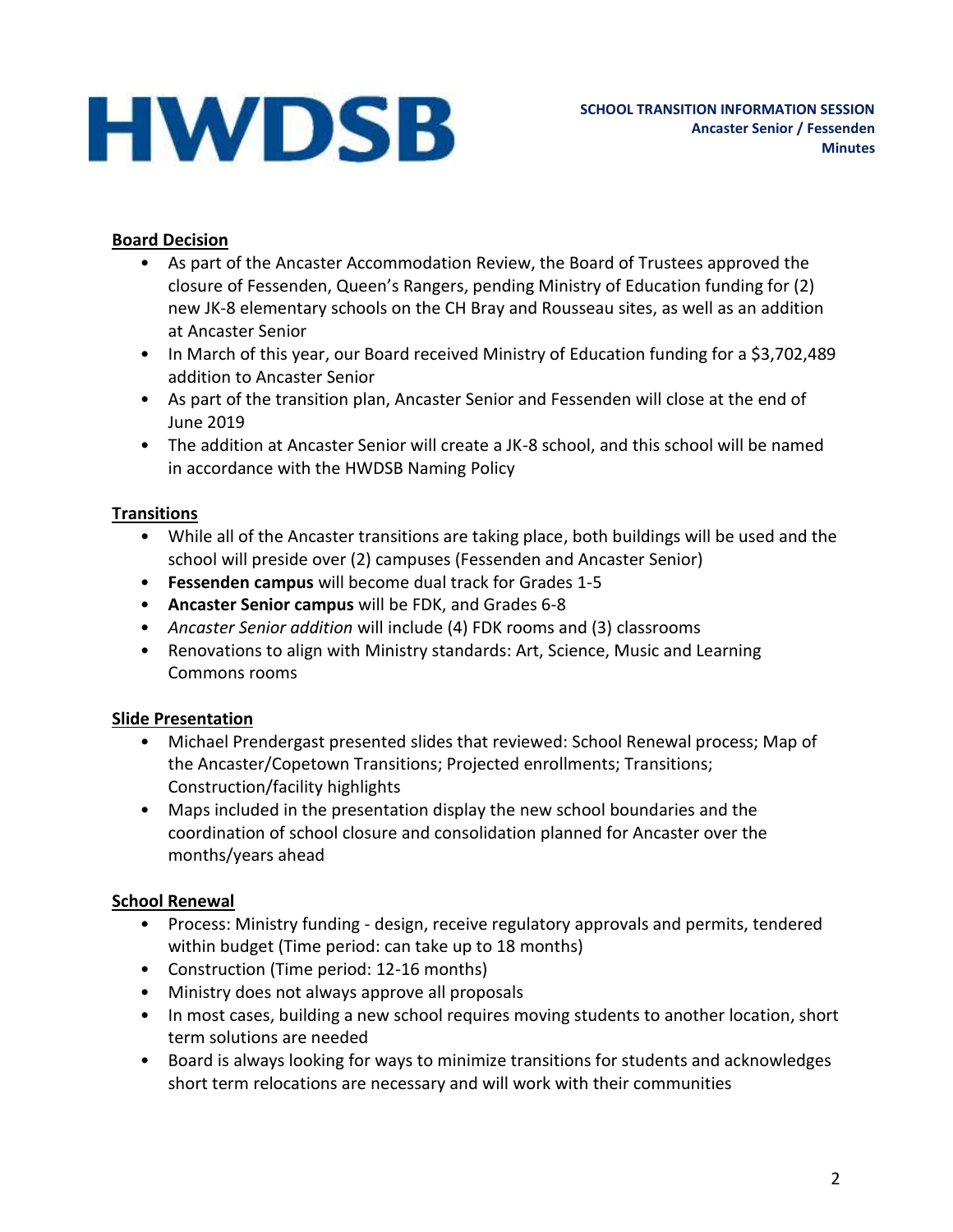#### **Projected Enrollments**

• The combined enrollment for Ancaster Senior and Fessenden is anticipated at 850 students, which is 96% capacity

# **School Transition Committees**

- Parents and community input is essential and this is achieved through the creation of the Transition Committee, beginning in January 2019
- The purpose of this Transition Committee is to formulate a plan at the school level to ease transitions

# **Question & Answer**

# **Q1. In regards to technology, will this be shared between the (2) campuses?**

A1. Each campus will have their own resources

# **Q2. Will staff and Administration be shared between the (2) campuses?**

A.2. No, there will be a dedicated staff and Administration for each campus. However, there will be opportunities created for staff collaboration, sharing knowledge/learning and teaching practices between the (2) campuses which will beneficial to all students. Students will have the advantage of becoming familiar and recognizing staff from both campuses as the buildings are in close proximity for interactions, which will be beneficial in preparing children for the future school amalgamation. The Administration team is based on student enrolment and will be determined in January 2019.

#### **Q3. Will the organization of classes be established as two separate sites, or as one school?**

A3. Once all of the transitions are complete, school organization will be for one school.

# **Q4. Will there be split classes/grades between the two campuses?**

A4. No, the Board will keep grades together. Fessenden site will be Grades 1 – 5 and the ASPS site will have K and Grades 6-8. Each child will attend their homeroom at one site.

# **Q5. How long will this model be used? And what are the effects on enrolment?**

A.5. Over the next couple of years, when schools are being closed and new schools are built. At this time, we do not have a date for when all of the Ancaster transitions will be completed as construction projects are just beginning. In regards to enrolment, our Accommodations and Planning department's research projections confirm that as students will not be feeding into Ancaster Senior, consequently the enrolment will level off. With the investment of the addition to Ancaster Senior, this will satisfy our future enrolment requirements for building the new capacity.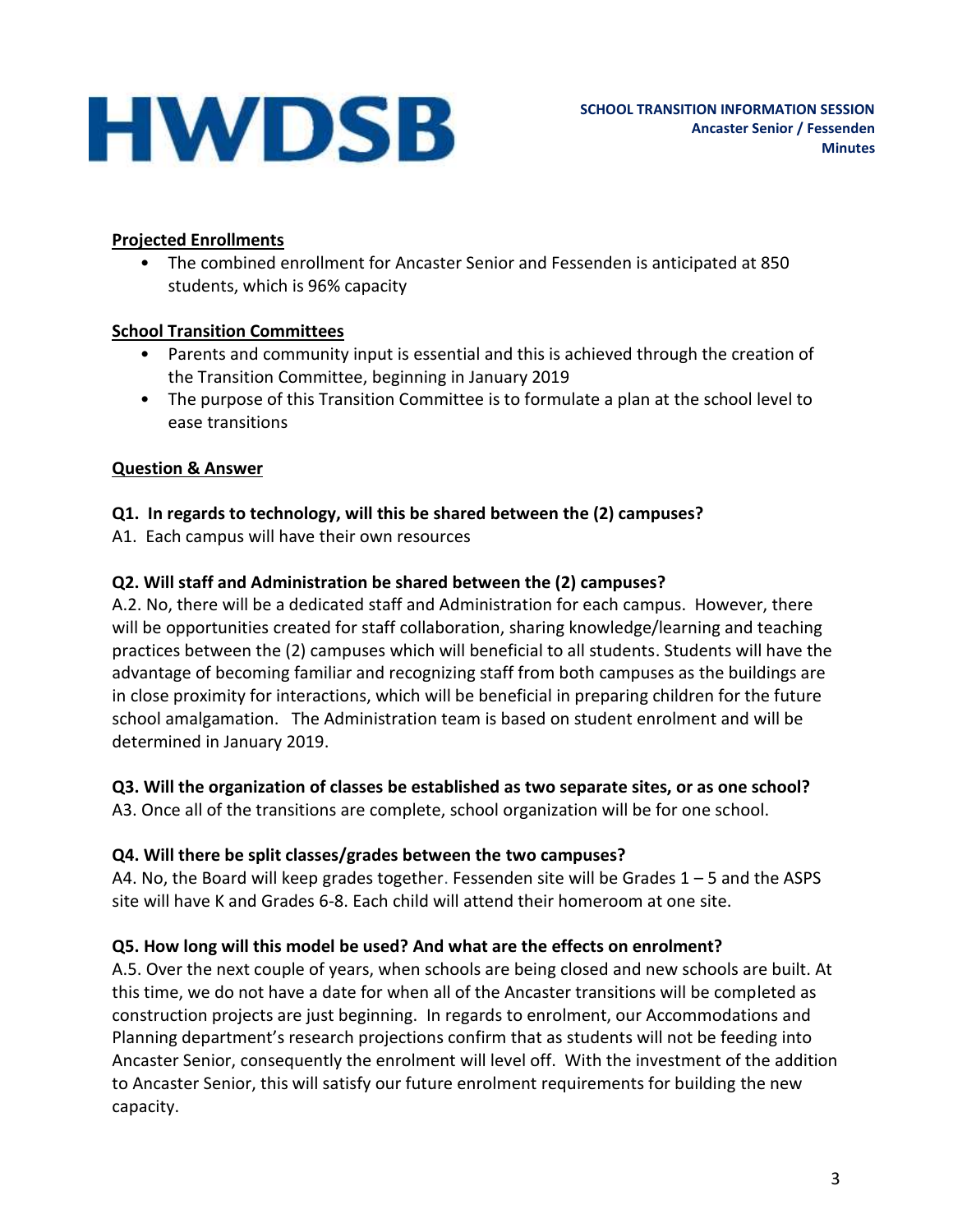# **Q6. During this transition period, will schools be open for Out-of-Catchment?**

A6. No, schools will be closed to Out-of-Catchment during the construction period.

# **Q7. Any updates on Rousseau?**

A7. Rousseau is a funding priority, and the Board will re-apply at the end of this year. The Board's strategy for revitalization at Rousseau remains unchanged and will continue to advocate for a new school with our vision of a state-of-the art facility located at the current site. The Board is optimistic and will inform the public once notification has been received.

# **Q8. What will transportation look like during this transition period?**

A8. There will be buses that go to both campuses as currently happens already. Scheduling of buses will be determined in February 2019. However, it is important to note that Transportation is currently under review across the district, investigating ways to maximize the buses/drivers, to minimize the strains that the provincial driver shortage is having upon our families and schools. Consequently, the Board and HWSTS are examining Bell Times across the Board, as it is a key factor that directly impacts bus pickup/drop off, in order to avoid duplication and reduce student ride times. Also, hoping for more provincial solutions and sharing of buses with other Boards.

# **Q9. Will the use of uniforms in the senior grades continue? How will this be determined with the new school having JK-8?**

A9. Uniforms will be an important topic to be discussed with the Transition Committee. This committee will have a major role in determining how it will be structured with the primary/intermediate grades, it should be the decision to continue with this practice for the senior students or not.

# **Q10. Parent concerns of too many transitions for JK/SK students, having to attend different campuses as they advance to the next grade level.**

A10. Administration and staff will focus on working diligently in preparing students for transitioning, to ensure safety and their emotional well-being. Should parents have specific concerns with their child(ren), they are encouraged to contact the Principal to discuss strategies to put supports in place for a smooth transition. Also, Principals can utilize our Board resources for further assistance, including social work. This will be a priority of the Transition Committee to establish a plan of action a plan and activities (e.g. Open Houses, joint 'play dates', etc.) to help alleviate children and parent's concerns before, during and after the transitioning period.

#### **Q11. Parents voiced concerns with FDK friendships, in relation to the effects of being moved to an Intermediate/ Senior student environment.**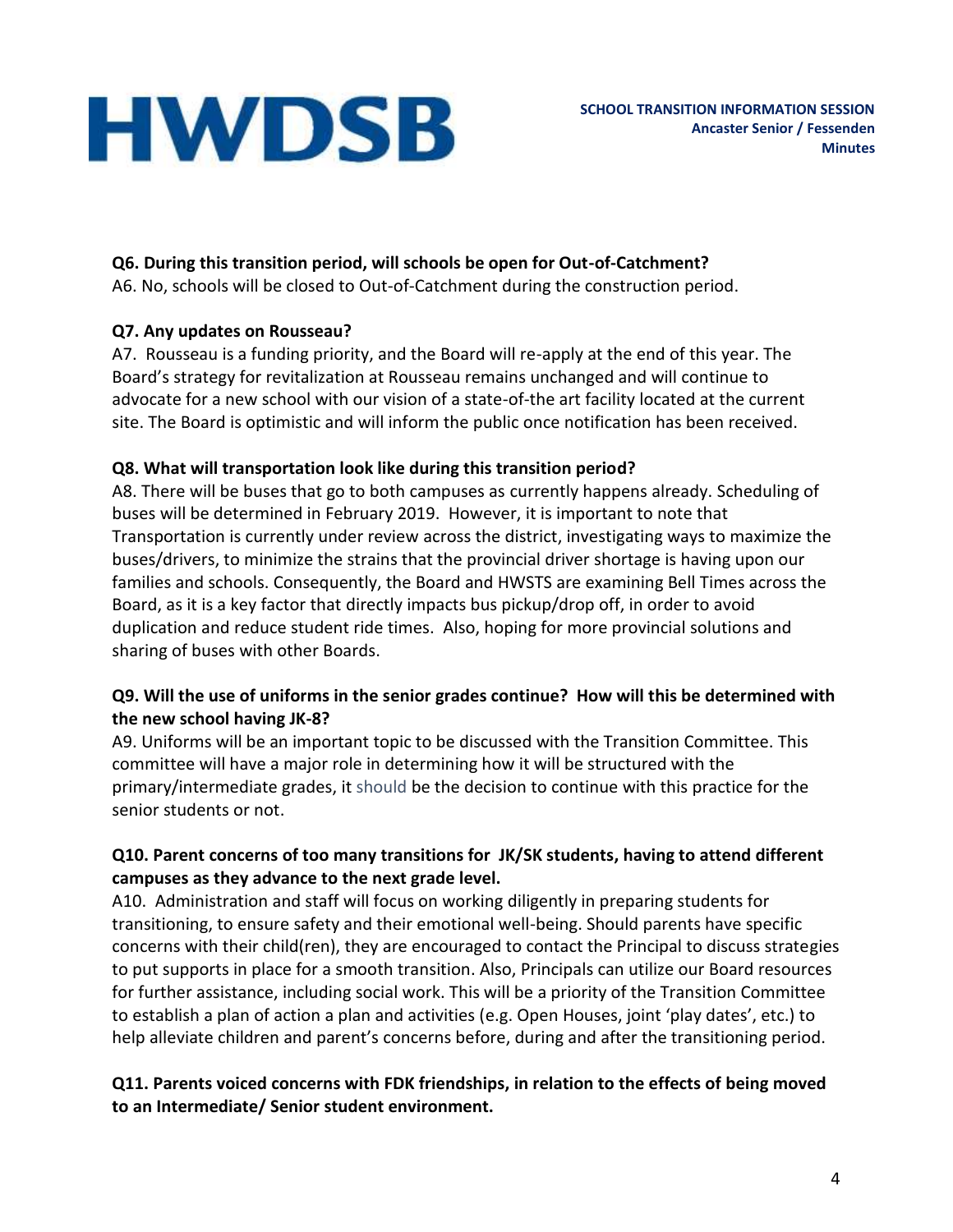A11. Administration will mitigate these concerns through class organization that will be based upon learning abilities, while being mindful of the importance of nurturing friendships. For the senior students, having primary students in the same building will provide many leadership opportunities (e.g. Reading Buddies) that will be encouraged and promoted by the staff. In regards to the building and outdoor space, the kindergarten children will have their own entrance, fenced in play areas, and self-contained washrooms in their classrooms.

# **Q12. Will there be Before/After care?**

A12. Yes, Before/After care will remain the same as it currently exists now.

#### **Q13. Will Bell Times remain the same? And how soon will be notified if they are changing?**

A13. Bell times are predominately determined by Transportation. However, the school Administration will make contributions to the decision making, including recommendations from the Transition Committee. Parents will be notified well in advance should Bell Times change being respectful of families' schedules, before/after care, as well as daycare establishments.

# **Q14. How will Bell Times be managed in regards to Nutrition Breaks for both campuses? Will students be playing outside at the same time?**

A14. This is a school based decision that is determined by the number of students that may include rotating Nutrition Breaks. The Administration at both campuses will co-ordinate their Nutrition Breaks to effectively manage the number of students outside at a time, to ensure safety and staff supervision.

# **Q15. How will students be kept safe during the construction period?**

A15. Student and staff safety is a priority. The Superintendent's office and school Administrations will be working closely with our Facilities department to manage the construction areas and the use of heavy equipment vehicles during and after school hours, with consideration of student walkers, and keeping the community safe.

#### **Q16. How is the Transition Committee membership determined? What is the process?**

A16. School letters will go home in early January, to define the roles and required participants that comprise the Transition Committee. Members are Principals/Vice-Principals of the transitioning schools, including their teaching staff, parents, School Council Chairs, student reps, and the Superintendent. Although their number of members is limited, these Transition Committee meetings are open for the public to attend to lend their voice, share concerns and contribute ideas. Typically, the Committee meets on a monthly basis prior to the school transition and after.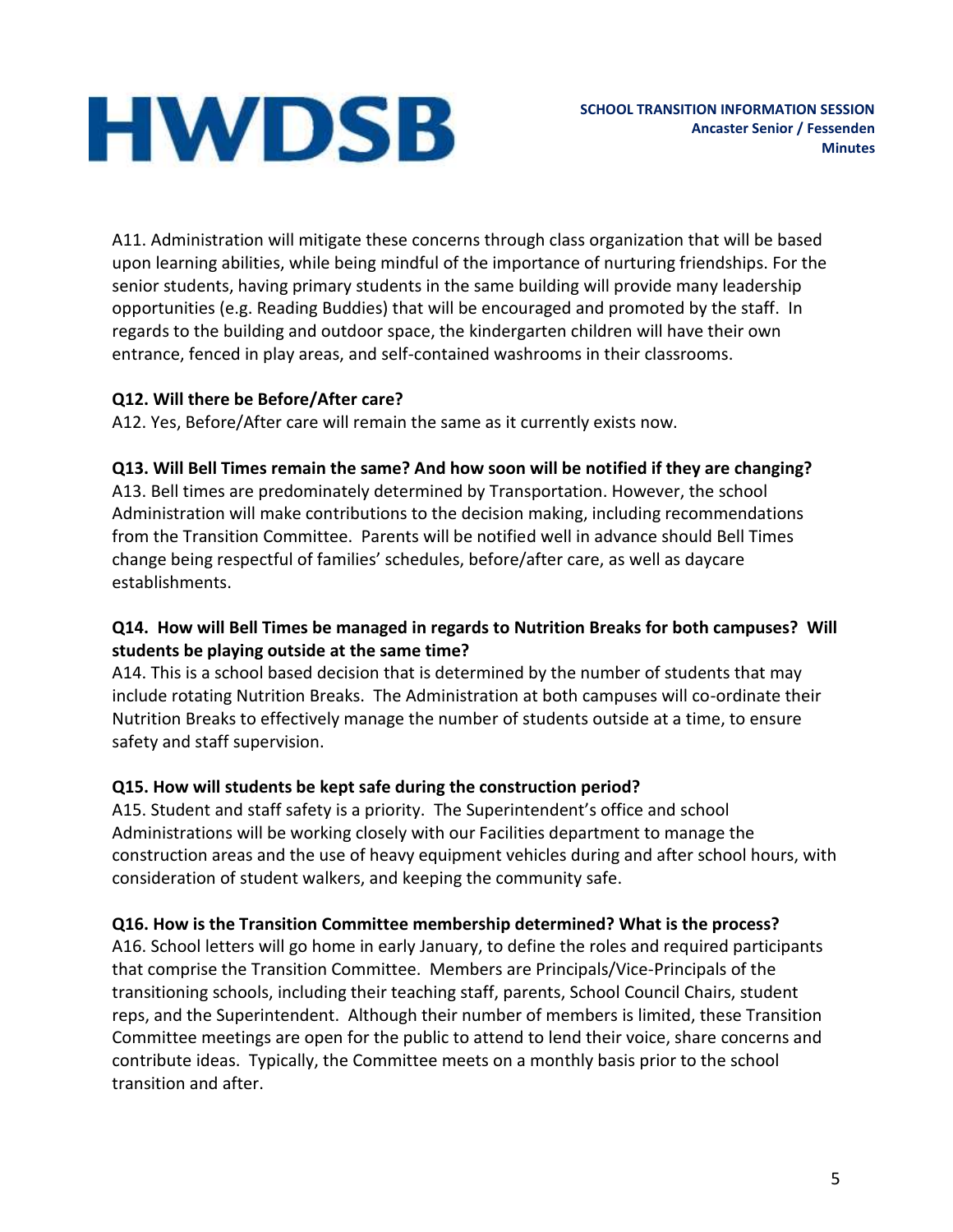**Q17. How will traffic be managed with the increased population at both campuses? Currently, many parents drive their children to school and street congestion is a major safety concern.** A17. This will be managed in co-ordination with the City, by-law officers, Facility department, school Administration and staff, with recommendations from the Transition Committee for planning strategies to assist with the flow of buses and traffic for student safety.

# **Q18. When can we expect for the Ancaster Senior renovations to be completed?**

A.18. Timelines expectations are for the construction to begin in spring (March/April after the frost), and to be completed for September 2019 start-up. However, as construction is dependent on weather, this must also be a consideration should there be delays.

# **Q19. What are the long term plans for the Fessenden property?**

A19. The Board does not have plans for this property at this time.

# **Q20. What can we expect for the new school model in terms of staff and resources?**

A20. Parents can expect a renovated school that encompasses all of the teaching talents from both campuses, including a qualified Music teacher; a state-of-the-art facility that meets Ministry standards; and upon inventory of both campuses' existing viable resources/equipment, where there are gaps new purchases will be requisitioned.

#### **Q21. Will the practice of a rotary schedule continue with Grades 7 and 8?**

A21. At this point, we are not anticipating much of a change to the intermediate/senior schedule, however we cannot assume the format on how this will look for the new model, as this is an Administration school based decision.

#### **Q22. Due to unforeseen construction delays, could there be a mid-year move?**

A22. Typically the Board does not do mid-year moves. Normal past practice is the end of the term, such as a January start-up versus November. With the unique advantage of the close proximity of the campuses this is a viable option if required. However, the main focus is that the Board demands that the building be 100 percent complete before occupancy. Every school transition is different and therefore a typical outcome cannot be predicted.

#### **Q23. Will there be portables at the campuses?**

A23. Yes, there will be portables during this transition stage, however as part of our planning process, our goal is to reduce the number of portables and they will be removed as they are not needed.

#### **Q24. Will there be any more Boundary changes?**

A24. No, there will be no changes to the Ancaster boundaries, nor will programs be moved. Boundaries have already been established through the decision of the Board of Trustees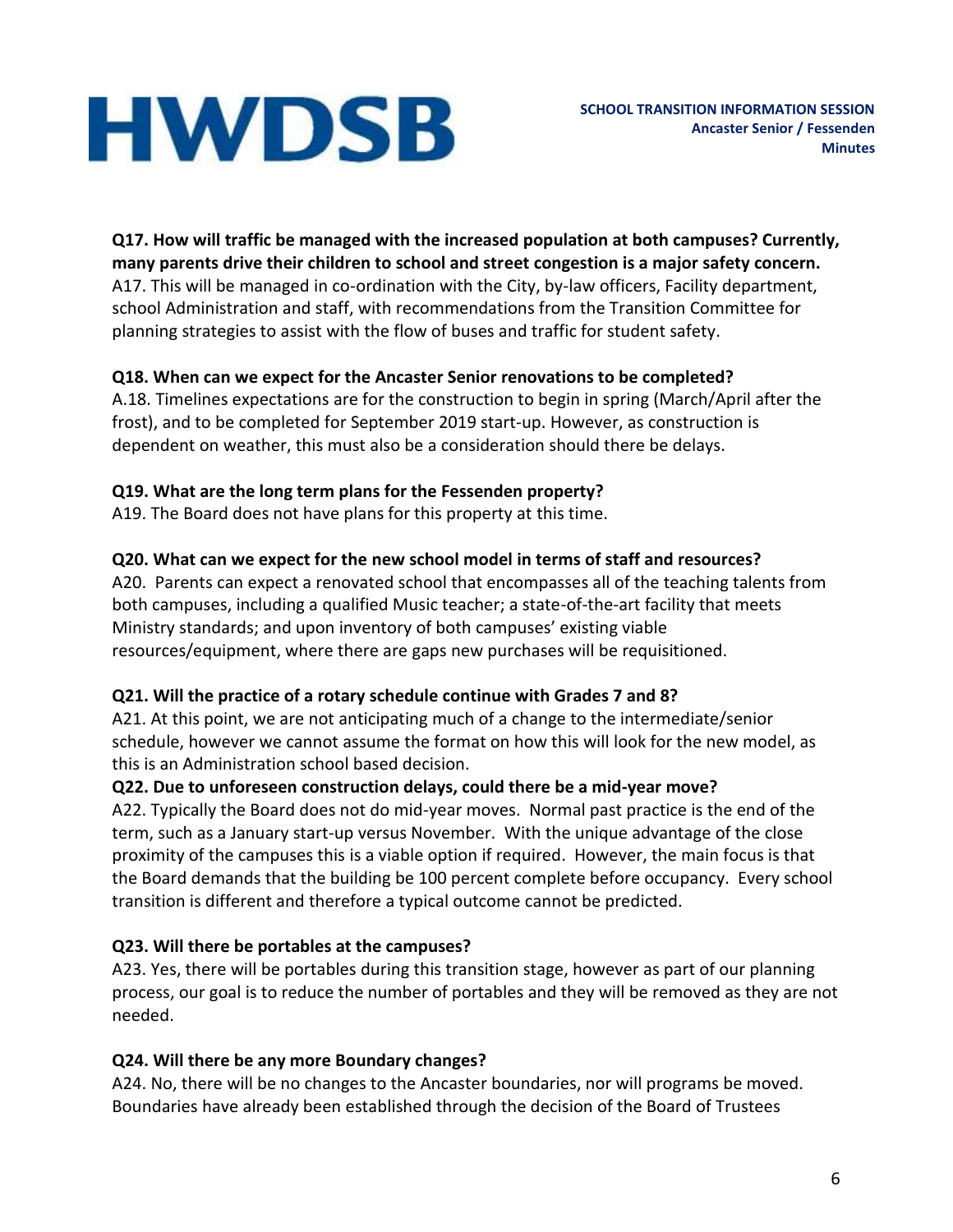Ancaster Boundary Review process. There are no current plans to do any further boundary reviews in Ancaster at this time.

#### **Q25. Will Rousseau be French Immersion?**

A25. This will depend on Ministry funding. Ministry changes are affected by the new government's mandates.

#### **Q26. Are there plans for a second school for French Immersion in Ancaster?**

A26. No, there are no plans, and this will not impact our secondary strategy.

#### **Q27. What happens if French Immersion grows?**

A27. Presently, the enrolment projections conclude that this is not an issue. The Board reviews and collects enrollment data during the month of January.

#### **Q28. Is the Ancaster Senior addition based on the assumption Rousseau funding being approved by the Ministry? What happens if the Ministry declines funding?**

A28. The Board's plan is to continue with the intention to have a second site for French Immersion. At this point there are no plans to expand, and therefore the Board would look for other options in our existing facilities. Should this become an issue the Board would work with Facilities, and this would be communicated to the families, including a plan moving forward.

#### **Next Steps**

- The goal of the Board is to minimize the disruption to both schools by remaining open until the construction phase is complete, while seeking positive solutions so that students feel supported and safe during this transition period
- Your questions and concerns will be taken back to the Board, and unanswered questions will be followed up for further information
- In January, families can expect to receive communication, in the form of letters that will be posted on your school's website
- Information regarding the formation of the Transition Committee that serve to support the transition of students, staff and families involved in school relocation/consolidation, including on how parents can become involved in this important process
- Transition Committee information can be found on the HWDSB's website: **http://www.hwdsb.on.ca/about/school-renewal/transition-committees/**
- Please visit the Construction Updates section on the HWDSB's website for updates and more information about school consolidation plans: **http://www.hwdsb.on.ca/about/school-renewal/construction/**
- If you have further questions and concerns, please contact your school's Administration